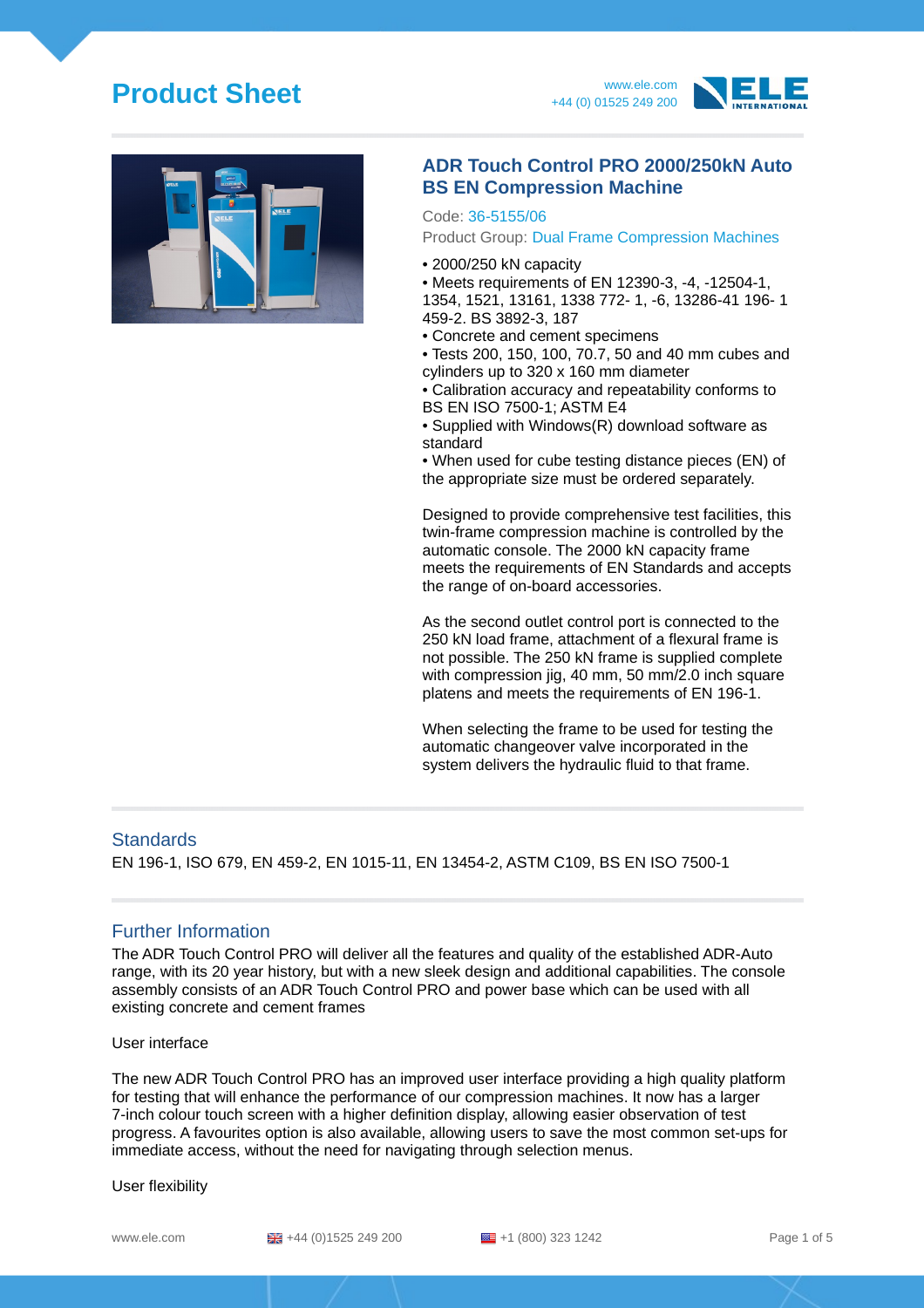# **Product Sheet** www.ele.com



The ADR Touch Control PRO has a unique flexible head with rotation capabilities of 75-degrees and a 45-degree tilt, improving usability and comfort for individual users. It is available with four languages English, Spanish, Portuguese and French, making it even more user-friendly and accessible to a wider audience. The new LAN connectivity feature lets the operator use the PC based APP (ELE Logger) to download test results away from the test area. User flexibility has also increased with the new ADR Touch Control PRO as it can now be operated remotely, so tests can be initiated away from the test area. Many issues can be resolved quickly by our service team through the new remote diagnostics feature and updating to the latest version of software has never been easier.

#### Compatibility

The all new dual sensor capabilities allow users to test both concrete and cement samples on one frame. The ADR Touch Control PRO is compatible with all existing compression frames and upgrade kits are also available. The upgrade kits can be used to convert existing ADR-Auto consoles to the new Automatic Digital Control Readout.

#### Testing times

The new generation ADR Compression Machines have an increased control over the pace rate, which allows users to run the pace rate higher than average, but still within standard. This produces an average time saving of 10% for a typical 150mm cube sample.

#### Electrical

Reduced component count and no wire design results in increased reliability and serviceability. New low voltage interlocks and e-stop has increased safety. The ADR Touch Control PRO has the latest Arm Core Processor technology which has improved the processing power and speed.

## **Specification**

Voltage Supply 220-240 V 60 Hz 1 Ph

### **Accessories**

### **BS/EN Standard Rectangular Platen**

Code: 37-4860



### **EN 12390-3/4 Distance Piece - 100 mm Depth**

Code: 37-5180

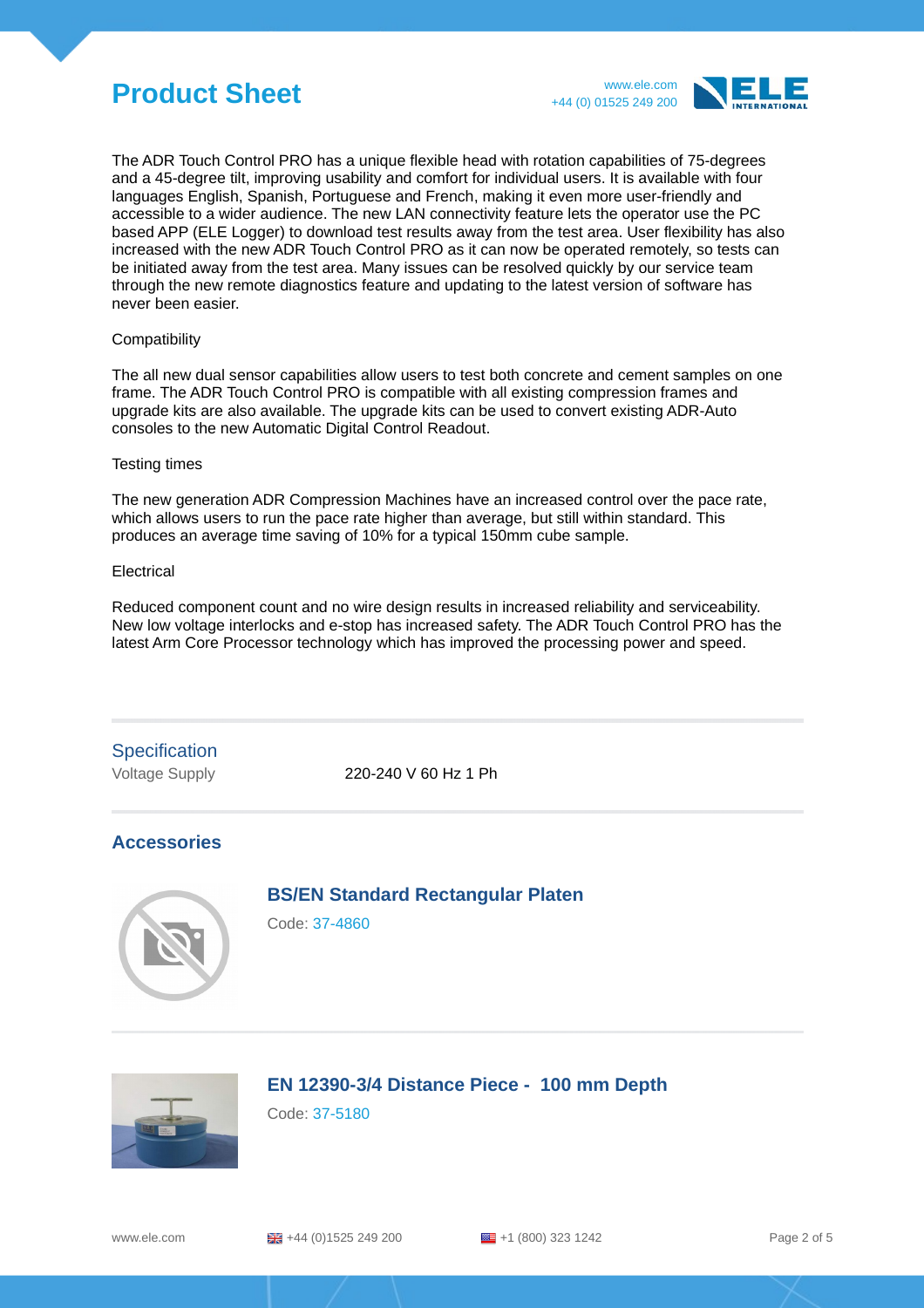





**EN 12390-3/4 Distance Piece - 20 mm Depth** Code: 37-5110



**EN 12390-3/4 Distance Piece - 50 mm Depth** Code: 37-5120



**EN 12390-3/4 Distance Piece - 60 mm Depth** Code: 37-5140



**Extended Front Safety Gate for Use with 2000kN BS/EN Load Frames Fitted with Rectangular Platens.**

Code: 37-4835



**Flexible Hose** Code: 5038B0027



**Impact Printer Rs232 Serial Connection. Supplied Complete with 1 Paper Roll.**

Code: 37-4859/01

### **Spares/Consumables**

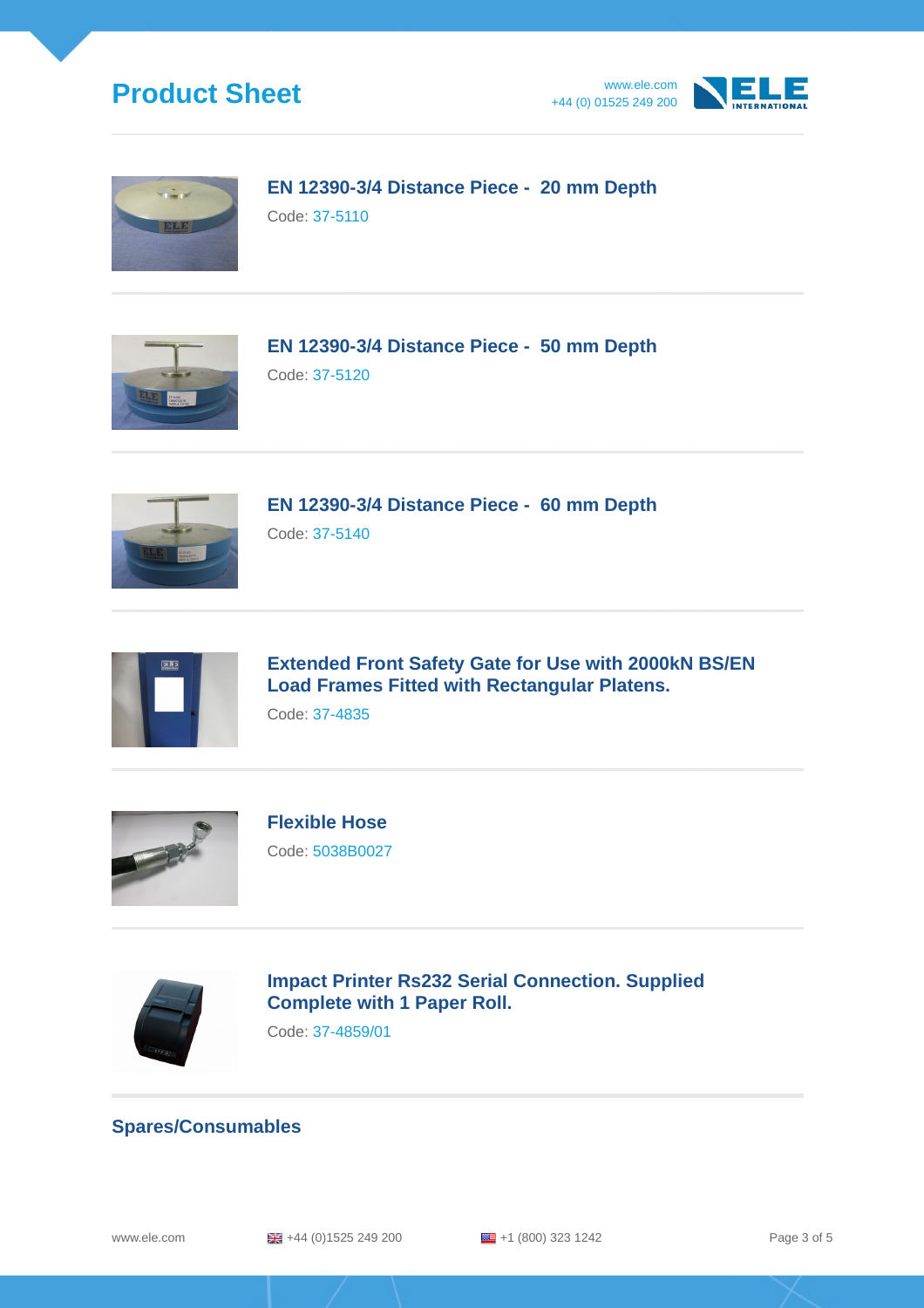





**Pressure transducer, 0-700bar, 0.05 to 10v DC Output**

Code: 6014A0062



**Pressure transducer, 0-70bar, 0.05 to 10v DC Output** Code: 6014A0065

### **Alternatives**



**ADR Touch Control PRO 2000/250kN Auto BS EN Compression Machine**

Code: 36-5155/01



**ADR Touch Control PRO 250 Cement Machine (jig only without platens)**

Code: 39-7170/06



**ADR Touch Control PRO 250 Cement Machine (jig only without platens)**

Code: 39-7170/01